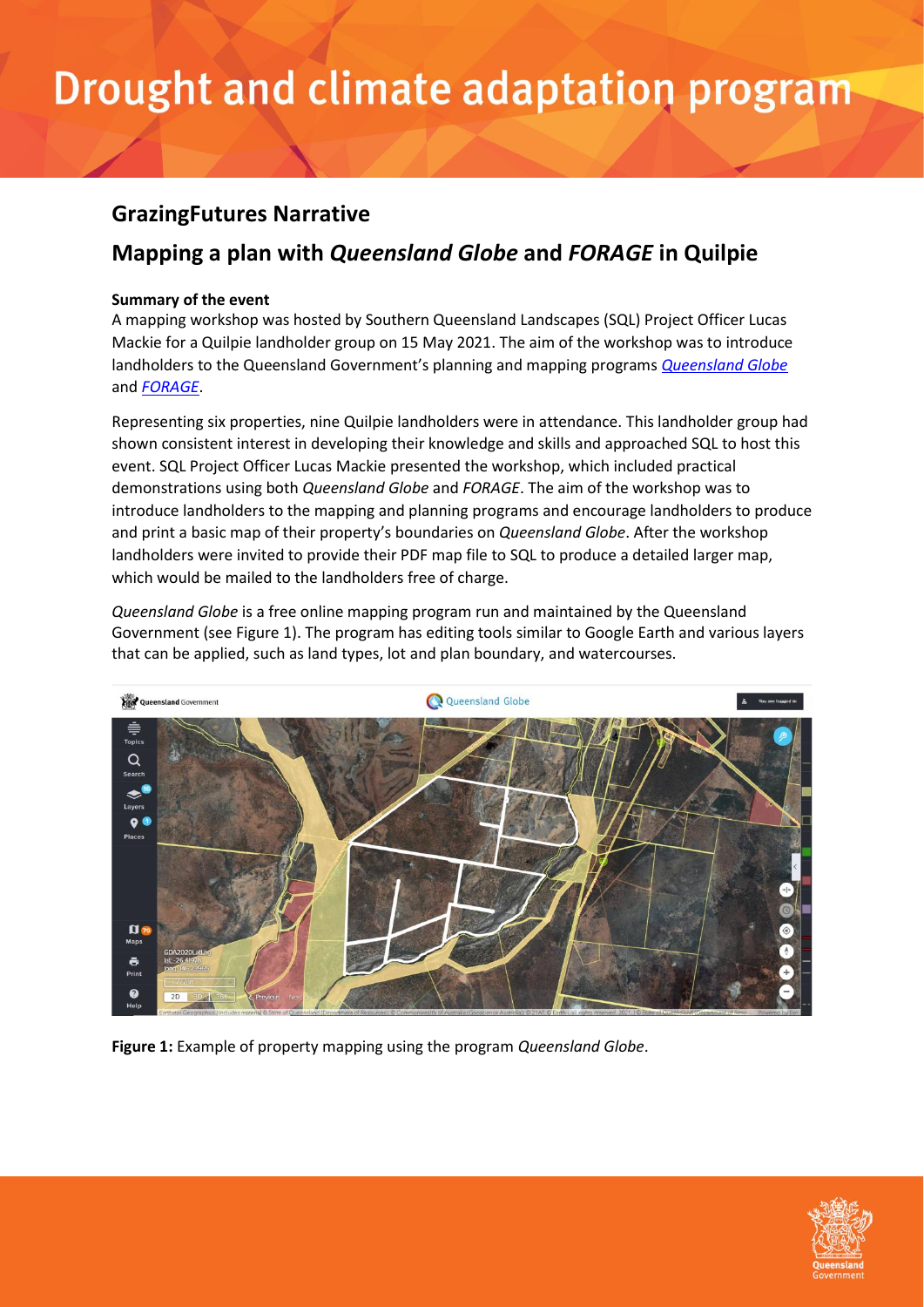This portion of the workshop involved Project Officer Lucas Mackie demonstrating the creation of a simple property boundary map on *Queensland Globe*, covering:

- How to sign in with Gmail, allowing you to save maps for future editing.
- How to use the *Search* function.
- How to search by lot and plan.
- How to use the Layers menu for stock routes and commons.
- How to use the draw tools to add in property boundaries and points of interest.
- How to use the Places menu (a list of the additions drawn/added to the map).
- How to make changes and redraw additions.
- How to print the map as a PDF.

The landholders in attendance were encouraged to follow along with the tutorial and create their own basic property boundary map. The landholders had the opportunity to request a printed and laminated copy of their maps before the workshop was finished. Two attendees requested a laminated map. The remaining landholders instead wished to experiment with the program further before generating a final property map. All landholders in attendance were eligible for a free printed SQL A1 and A3 property map.

Many of the landholders mentioned that they were surprised at the versatility of *Queensland Globe*. Examples of the program's use for planning included:

- Infrastructure planning and maintenance.
- Erosion management.
- Weed management and mapping of spraying sites.
- Mapping water points and coverage.
- Creating maps for visitors and workers.
- Creating maps for grant applications.
- Demonstrating land types and vegetation regulation layers on land.

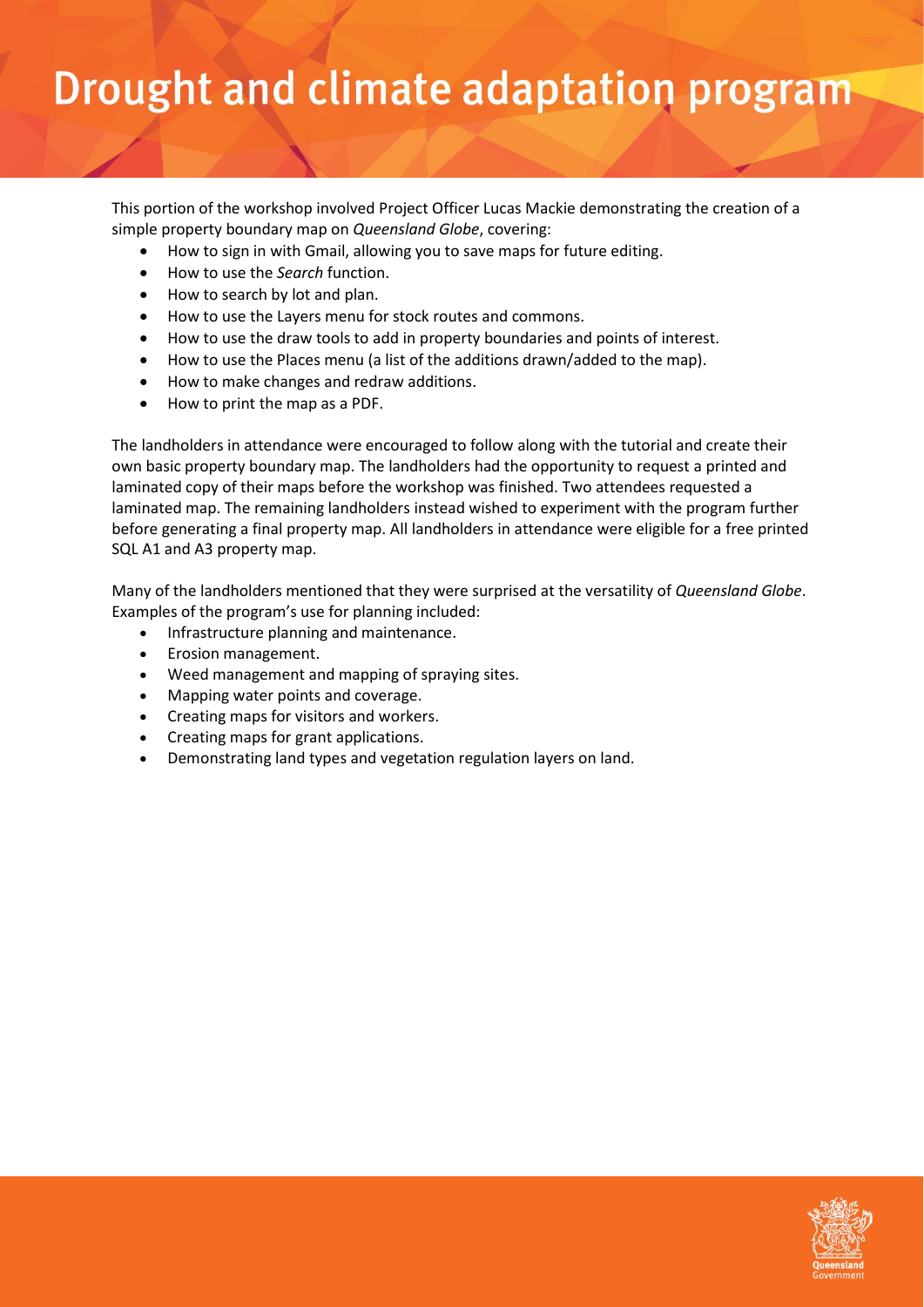The next segment in the workshop focused on *FORAGE*; a Queensland Government managed website that can generate various reports for any Queensland property (see Figure 2).

| The new Long-Term Carrying Capacity report (prototype) is now available. See the report description and guides for more information.<br>俪 |                                                                                                                                                                                                                                  |
|-------------------------------------------------------------------------------------------------------------------------------------------|----------------------------------------------------------------------------------------------------------------------------------------------------------------------------------------------------------------------------------|
| <b>FORAGE</b>                                                                                                                             | <b>FORAGE</b><br><b>Request Reports</b><br>Home                                                                                                                                                                                  |
| Request Reports                                                                                                                           | <b>Request Reports</b>                                                                                                                                                                                                           |
| <b>About FORAGE</b>                                                                                                                       | Select FORAGE report(s)                                                                                                                                                                                                          |
| <b>Report Examples</b>                                                                                                                    | Select report(s)                                                                                                                                                                                                                 |
| Long-Term Carrying Capacity Report<br>(prototype)                                                                                         |                                                                                                                                                                                                                                  |
| Pasture Growth Alert Report                                                                                                               | Specify location using lot on plan                                                                                                                                                                                               |
| Indicative Land Type Report                                                                                                               | Enter lot(s) on plan (e.g. 3MZ594) and select from list. A maximum of 30 lots on plan are allowed.                                                                                                                               |
| Rainfall and Pasture Report                                                                                                               | *Enter lot(s) on plan                                                                                                                                                                                                            |
| <b>Ground Cover Report</b>                                                                                                                | Find Lot Plan                                                                                                                                                                                                                    |
| Drought Assessment Information                                                                                                            | Quick guide for map control:                                                                                                                                                                                                     |
| Foliage Projective Cover Report                                                                                                           | - Click on + or - to zoom into the area of your property<br>- Use the search bar to search for a property name, address, place, road intersection, coordinate, etc.                                                              |
| <b>Fire Scar Report</b>                                                                                                                   | - To search for a coordinate, separate latidute and longitude with a comma (e.g. -24.1234,146.1234).<br>- To search for a road intersection, type in 'xxxx road and xxx road' format                                             |
| Regional Climate Projections Report                                                                                                       | - Click on the $\oplus$ to locate your current position (note: limited by device hardware and/or GPS signal strength. Computers without GPS receiver will not get accurate location.)<br>- Click on the lot to select or remove: |
| <b>Erodible Soils Report</b>                                                                                                              | <b>SOLOMON</b><br><b>Solomon Sea</b><br><b>ISLANDS</b>                                                                                                                                                                           |
| Crop Frequency and Type Report                                                                                                            | Port Moresby<br>Search: Property Name, Place or Address Q                                                                                                                                                                        |
| Satellite Imagery                                                                                                                         |                                                                                                                                                                                                                                  |
| <b>Subscription service</b>                                                                                                               | <b>Timor Sea</b>                                                                                                                                                                                                                 |

**Figure 2:** An example of requesting a report on *FORAGE*.

Project Officer Lucas Mackie demonstrated how to use FORAGE and covered:

- How to enter lot and plan number/s.
- How to choose report/s.
- How to request an auto-generated report via email.

Lucas Mackie also conducted a practical demonstration on *FORAGE* and showed landholders how to request a Regional Ground Cover Comparison Report using an example property in the Charleville area. Feedback from the demonstration was that the language in the reports was "too technical" but that the graphs were simple and easily understandable.

*Queensland Globe* and *FORAGE* were found to be useful for landholders as they equip them with the tools and resources to produce accurate maps and reports, which assists in making better land management decisions based on accurate data.